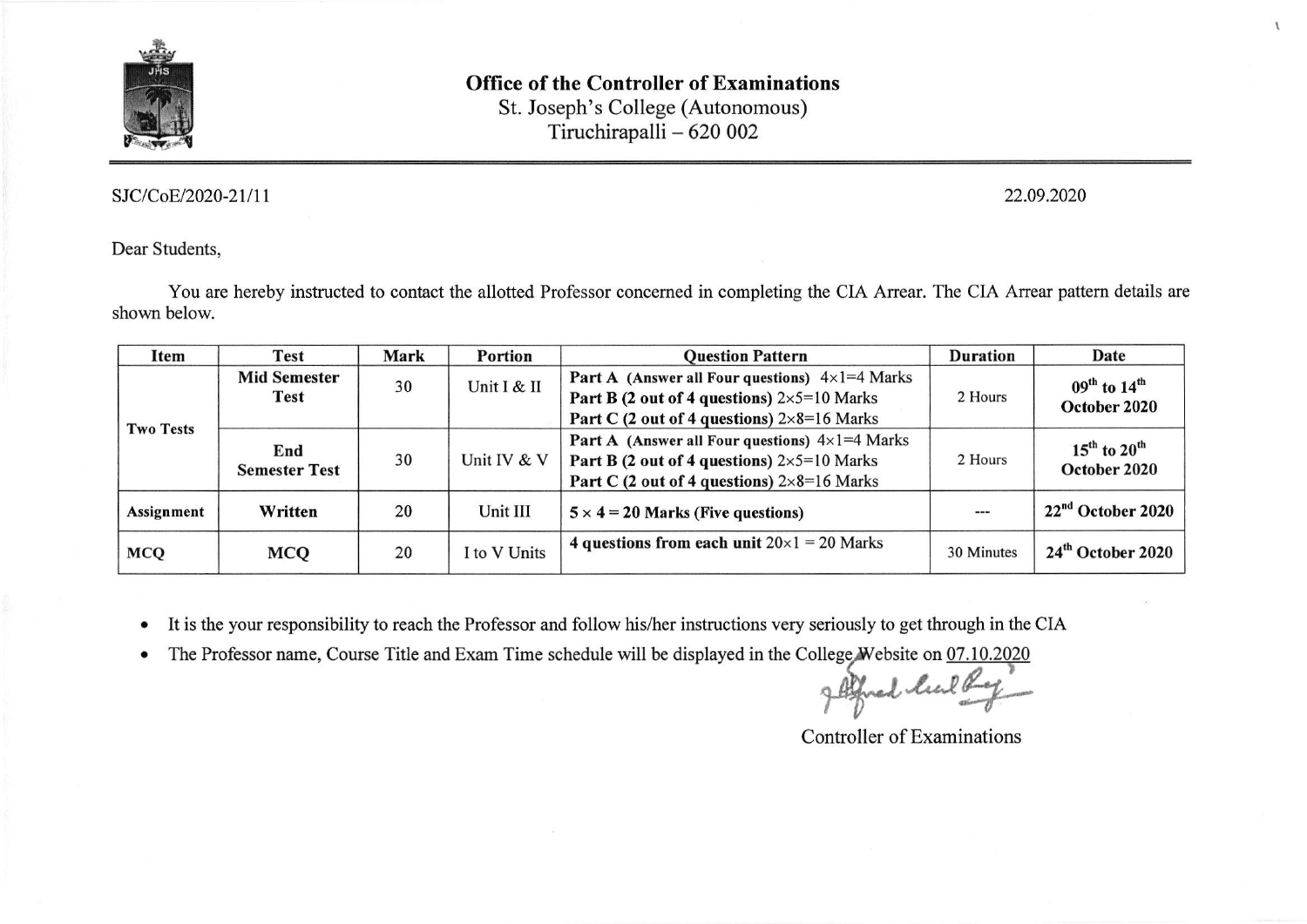#### OFFICE OF THE CONTROLLER OF EXAMINATIONS ST. JOSEPH'S COLLEGE (AUTONOMOUS), TIRUCHIRAPPALLI - 620002

#### CIA ARREAR \_ NOVEMBER 2O2O

## DEPARTMENT OF BOTANY

| <b>B Sc Botany</b> |
|--------------------|
|                    |

| SI.<br>No. | <b>Course Code</b> | sem | <b>Title of the Course</b>                    | <b>Register Number</b>                                 | <b>Staff In-charge</b>       | <b>Staff Phone</b><br>No | <b>Staff Email Id</b>   |
|------------|--------------------|-----|-----------------------------------------------|--------------------------------------------------------|------------------------------|--------------------------|-------------------------|
|            | 17UB0330207        | 3   | <b>TAXONOMY OF</b><br>ANGIOSPERMS             | 17UBO146, 18UBO116,<br>18UB0123, 18UB0127,<br>18UBO150 | Dr. Egbert Selwin Rose       | 9443115411               | egbertselwin@yahoo.com  |
| 2.         | 17UB0530213        | 5   | <b>BIOPHYSICS AND</b><br><b>BIOSTATISTICS</b> | 17UBO127                                               | Dr. S. Soosairaj             | 9750124125               | pspsoosai@yahoo.co.in   |
| 3.         | 17UB0530214        | 5   | <b>ECOLOGY AND CLIMATE</b><br><b>CHANGE</b>   | 17UBO127                                               | Dr. H. David Raja            | 9443192617               | bioraja2004@yahoo.co.in |
| 4.         | 17UB0530216        | 5   | MICROBIOLOGY AND<br><b>IMMUNOLOGY</b>         | 17UB0127                                               | Dr. T. Francis Xavier        | 9944073773               | mycofrancis@yahoo.co.in |
| 5.         | 17UBO530301A 5     |     | <b>BIOPESTICIDES</b>                          | 17UB0127                                               | Dr. A. Johny Kumar<br>Tagore | 9787393528               | jktagore@gmail.com      |

g Alfred luck Regi

Date: 05.10.2020

Gontroller of Examinations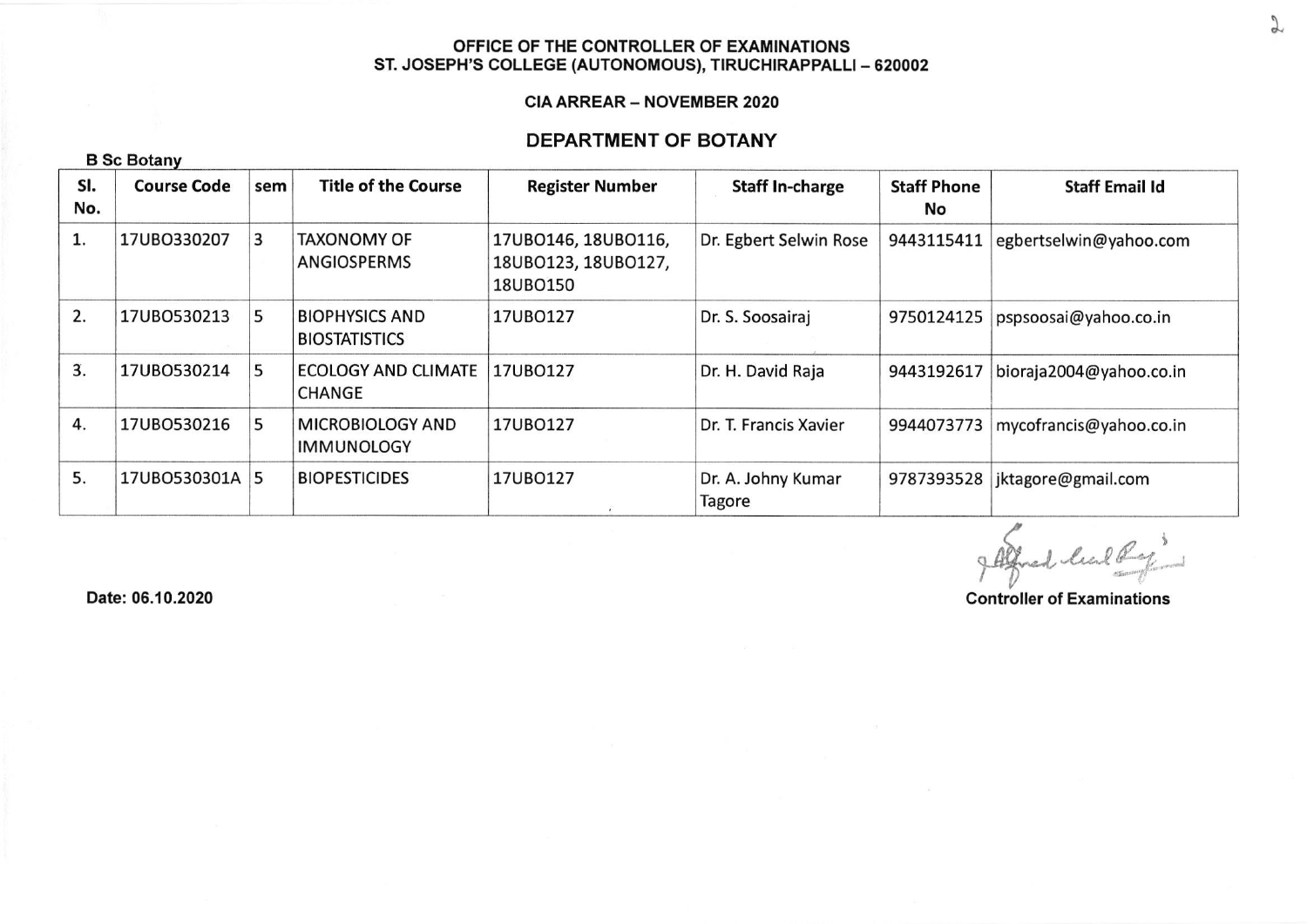#### OFFICE OF THE CONTROLLER OF EXAMINATIONS ST. JOSEPH'S COLLEGE (AUTONOMOUS), TIRUCHIRAPPALLI - 620002

## **CIA ARREAR - NOVEMBER 2020**

# **Department of Computer Science**

## **B Sc Computer Science**

| Sl.No.                                    | <b>Course Code</b> | Sem            | <b>Title of the Course</b>                                                   | <b>Register Number</b>                | <b>Staff In-charge</b>      | <b>Staff Phone</b><br>No | <b>Staff Email Id</b>     |  |
|-------------------------------------------|--------------------|----------------|------------------------------------------------------------------------------|---------------------------------------|-----------------------------|--------------------------|---------------------------|--|
| 1.                                        | 17UCS130201        | $\mathbf{1}$   | PROBLEM SOLVING<br><b>USING 'C'</b>                                          | <b>18UCS666</b>                       | Mr. Y. Sunil Raj            | 8148115817               | go2sunilraj@gmail.com     |  |
| 2.                                        | 17UCS130202        | $\mathbf{1}$   | <b>DIGITAL COMPUTER</b><br><b>FUNDAMENTALS</b>                               | <b>18UCS666</b>                       | Mr. C. Mohanraja            | 9047670845               | cmraja1980@gmail.com      |  |
| 3.                                        | 17UCS230204        | $\overline{2}$ | <b>PROGRAMMING IN C++</b>                                                    | 17UCS130                              | Mr. V.S. Joe Iruthayaraj    | 9894916270               | joe.irudayaraj@gmail.com  |  |
| 4.                                        | 17UCS230205        | 2              | DISCRETE MATHEMATICS   17UCS528                                              |                                       | Mr. C. Mohanraja            | 9047670845               | cmraja1980@gmail.com      |  |
| 5.                                        | 17UCS330207        | 3              | <b>DATABASE SYSTEMS</b>                                                      | 17UCS508                              | Ms. S. Josephine<br>Theresa | 7598602829               | jjmaria23@gmail.com       |  |
| 6.                                        | 17UCS530217        | 5              | <b>SELF-PACED LEARNING:</b><br><b>PYTHON</b><br>PROGRAMMING                  | 17UCS144,17UCS629 Ms. Sherine Dominic |                             | 9698151469               | sherinedominick@gmail.com |  |
| <b>Allied Optional (for B Sc Physics)</b> |                    |                |                                                                              |                                       |                             |                          |                           |  |
| 7.                                        | 17UPH330403B       | 3              | <b>COMPUTER SCIENCE-I</b>                                                    | 17UPH501                              | Mr. J. Rex                  | 9487334917               | rexarokiaraj@gmail.com    |  |
| 8.                                        | 17UPH430404B       | 4              | <b>COMPUTER SCIENCE-II</b><br>(DATA AND<br><b>COMMUNICATION</b><br>NETWORKS) | <b>17UPH520</b>                       | Mr. K.R. Martin             | 9789498764               | krmartincs@gmail.com      |  |

 $\rightarrow$